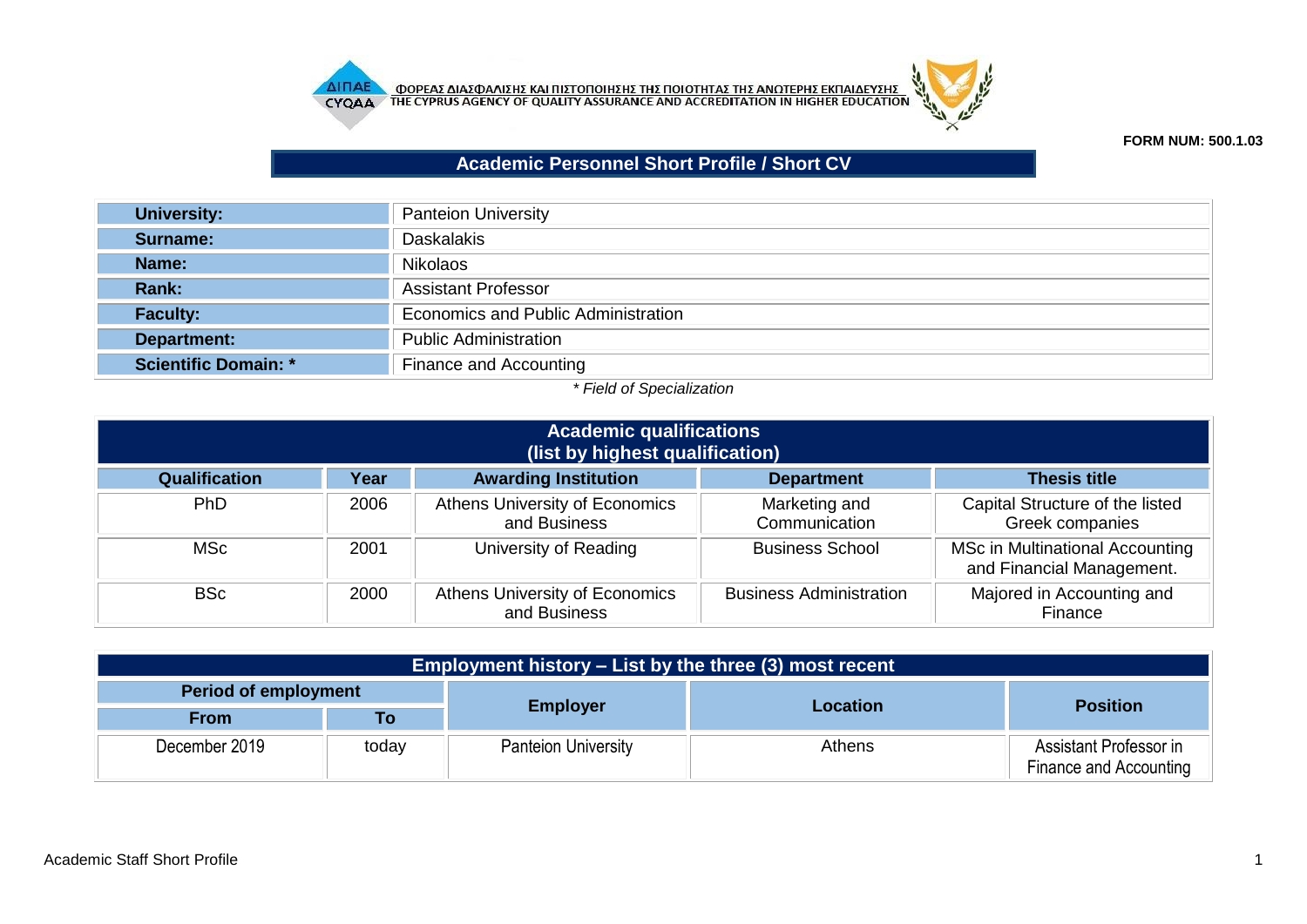| September 2015 | November<br>2019 | University of Brighton          | <b>Brighton</b> | Senior Lecturer in Finance<br>and Financial<br>Management |
|----------------|------------------|---------------------------------|-----------------|-----------------------------------------------------------|
| October 2009   | <b>July 2020</b> | <b>Hellenic Open University</b> | <b>Athens</b>   | <b>Adjunct Lecturer</b>                                   |

|                    | Key refereed journal papers, monographs, books, conference publications etc. List the five (5) more recent and other<br>five (5) selected - (max total 10) |                                                                                                        |                                                                    |                                                                          |       |              |
|--------------------|------------------------------------------------------------------------------------------------------------------------------------------------------------|--------------------------------------------------------------------------------------------------------|--------------------------------------------------------------------|--------------------------------------------------------------------------|-------|--------------|
| <b>Ref. Number</b> | Year                                                                                                                                                       | <b>Title</b>                                                                                           | <b>Other authors</b>                                               | <b>Journal and</b><br><b>Publisher /</b><br><b>Conference</b>            | Vol.  | <b>Pages</b> |
|                    | 2020                                                                                                                                                       | Peer-to-Peer Lenders'<br>Motivations and Risk Perceptions<br>in Cross-border Investments in<br>Europe  | Karpouzis, E., Daskalakis, N.,<br>Psillaki, M. and Staikouras, C., | International Review of<br>Entrepreneurship                              | 18    | $1 - 32$     |
| $\overline{2}$     | 2019                                                                                                                                                       | Fair trade as a social enterprise:<br>Oversold, misunderstood or<br>unethical?                         | Mohan, S., Upadhyay, A.,<br>Daskalakis, N. and Durham, R.          | Strategic Change                                                         | 28    | 423-<br>433  |
| 3                  | 2018                                                                                                                                                       | <b>Users' Perceptions of Motivations</b><br>and Risks in Crowdfunding with<br><b>Financial Returns</b> | Daskalakis, N. and Yue, W.,                                        | International Review of<br>Entrepreneurship                              | 16    | $1 - 28$     |
| 4                  | 2017                                                                                                                                                       | The behaviour of SMEs' capital<br>structure determinants in different<br>macroeconomic states          | Daskalakis, N., Balios D. &<br>Dalla, V.,                          | Journal of Corporate<br>Finance                                          | 46    | 248-<br>260  |
| 5                  | 2016                                                                                                                                                       | Tax compliance behaviour during<br>the crisis: the case of Greek<br><b>SMEs</b>                        | Kaplanoglou, G., Rapanos, V.<br>& Daskalakis, N.,                  | European Journal of<br>Law and Economics                                 | 42(3) | 405-<br>444  |
| 6                  | 2013                                                                                                                                                       | <b>Financing Practises and</b><br>Preferences for Micro and Small<br>Firms                             | Daskalakis N., Jarvis R. and<br>E. Schizas                         | Journal of Small<br><b>Business and</b><br><b>Enterprise Development</b> | 20    | 80-101       |
| $\overline{7}$     | 2009                                                                                                                                                       | Institutional Characteristics and<br>Capital Structure: A Cross-<br>National Comparison                | Vasiliou D. and N. Daskalakis                                      | Journal of Behavioral<br>Finance                                         | 10    | 19-32        |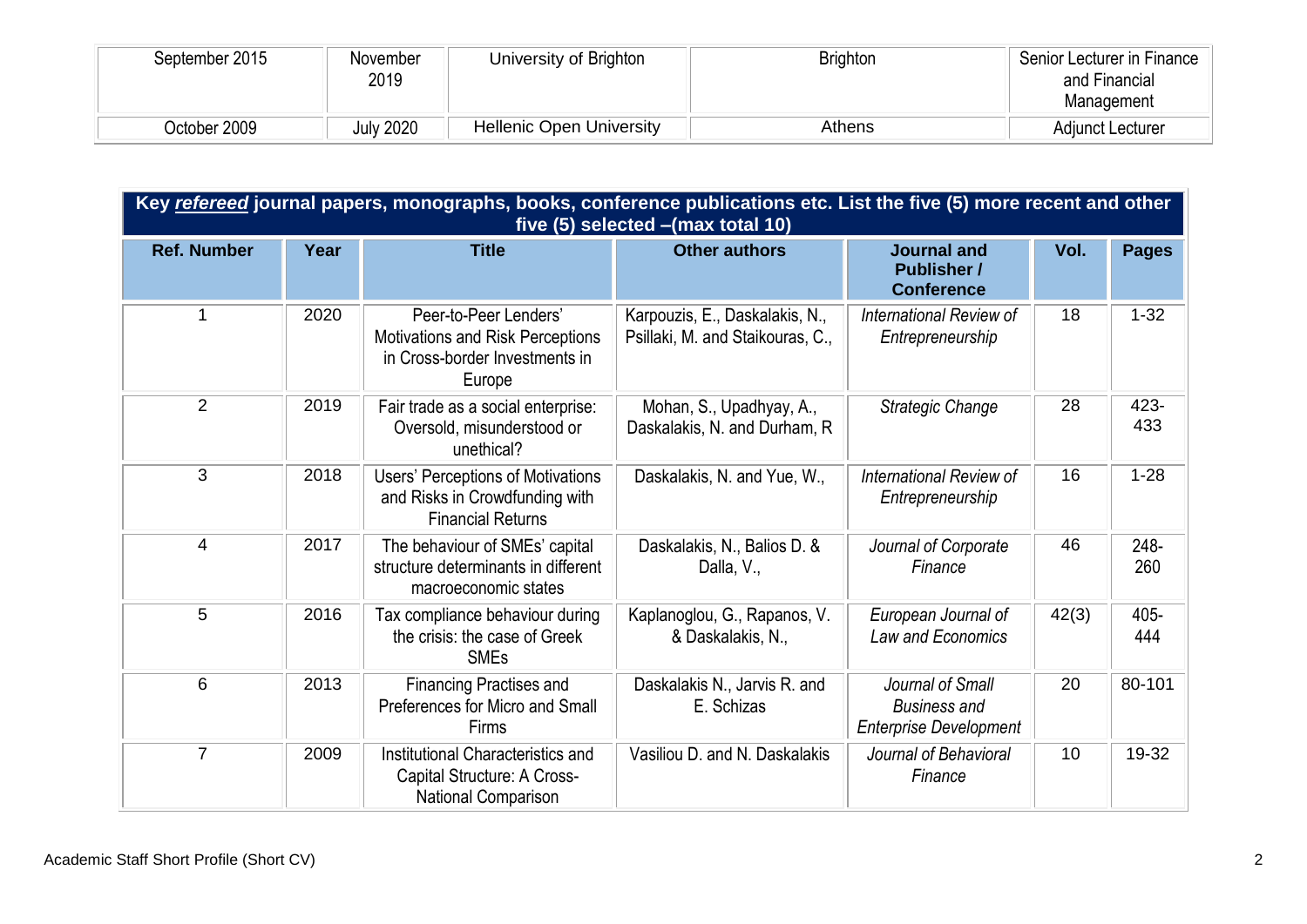| 8  | 2009 | Are the Determinants of Capital<br><b>Structure Country or Firm</b><br>Specific? Evidence from SMEs           | Psillaki M. and N.Daskalakis                        | <b>Small Business</b><br>Economics                  | 33      | $319 -$<br>333. |
|----|------|---------------------------------------------------------------------------------------------------------------|-----------------------------------------------------|-----------------------------------------------------|---------|-----------------|
| 9  | 2009 | Testing the Pecking Order<br>Theory: the Importance of<br>Methodology                                         | Vasiliou D., N. Eriotis and N.<br><b>Daskalakis</b> | Qualitative Research in<br><b>Financial Markets</b> | 1 $(2)$ | 85-96           |
| 10 | 2008 | Do Country or Firm Factors<br><b>Explain Capital Structure?</b><br>Evidence from SMEs in France<br>and Greece | Daskalakis N. and M. Psillaki                       | <b>Applied Financial</b><br>Economics               | 18(2)   | 87-97           |

|                       | Research Projects. List the five (5) more recent and other five (5) selected<br>(max total 10) |                                                                                                                       |                                                                                                 |                            |  |  |  |
|-----------------------|------------------------------------------------------------------------------------------------|-----------------------------------------------------------------------------------------------------------------------|-------------------------------------------------------------------------------------------------|----------------------------|--|--|--|
| Ref.<br><b>Number</b> | <b>Date</b>                                                                                    | <b>Title</b>                                                                                                          | <b>Funded by</b>                                                                                | <b>Project Role*</b>       |  |  |  |
|                       | 2018                                                                                           | <b>SPARK Social Enterprise Project</b>                                                                                | Interreg 2 Seas<br>Programme 2014-<br>2020                                                      | Researcher                 |  |  |  |
| 2                     | 2017                                                                                           | "Obstacles to cross-border crowdfunding for both<br>online lending (peer to peer lending) and equity<br>crowdfunding" | <b>DG</b> for Financial<br>Stability, Financial<br>Services and Capital<br><b>Markets Union</b> | Researcher                 |  |  |  |
| 3                     | 2015                                                                                           | "Crowdfunding from an investor perspective"                                                                           | DG for Financial<br>Stability, Financial<br>Services and Capital<br><b>Markets Union</b>        | <b>Academic Supervisor</b> |  |  |  |

*\*Project Role: i.e. Scientific/Project Coordinator, Research Team Member, Researcher, Assistant Researcher, other*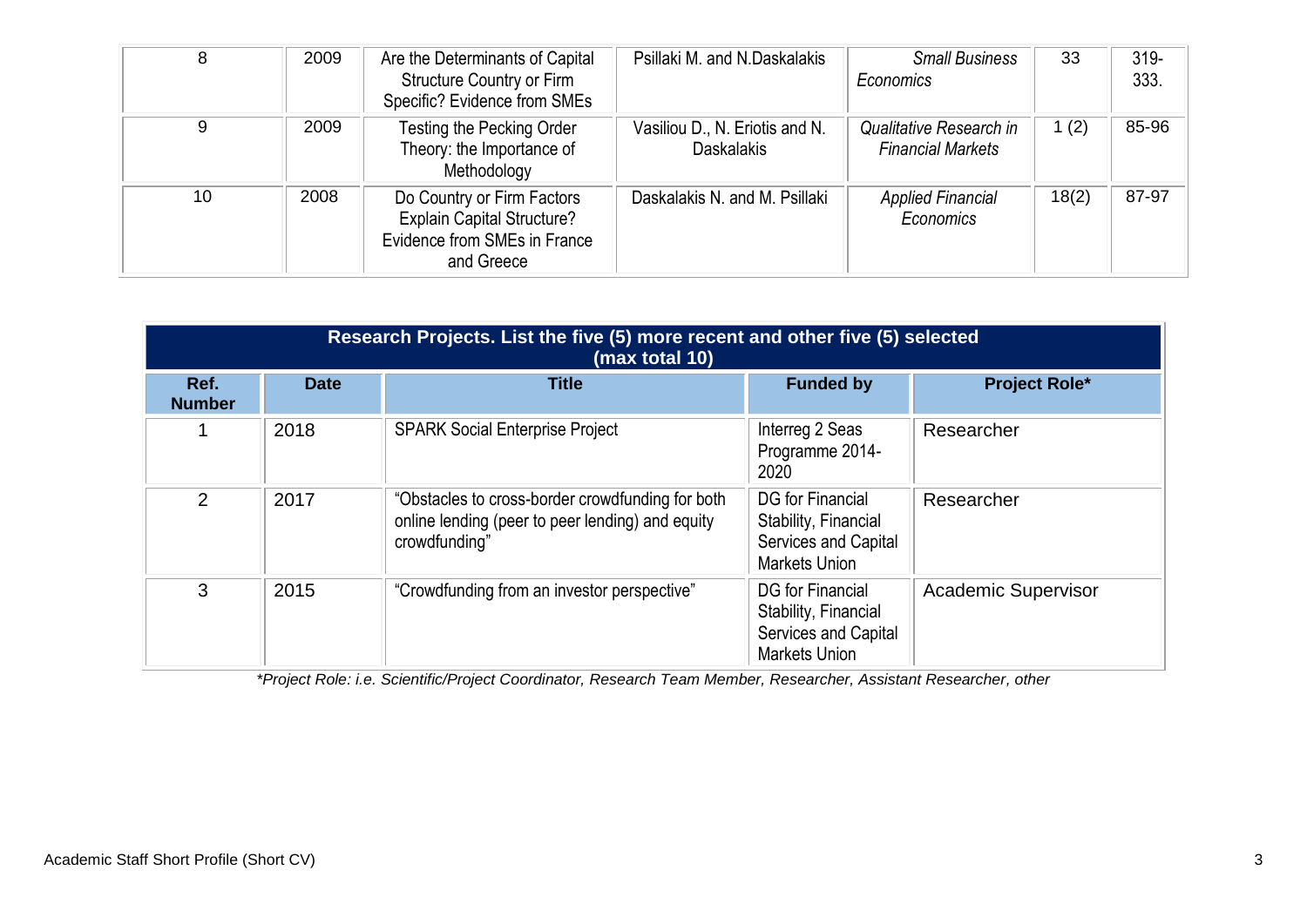|                    |                               |                      | <b>Consulting Services and/or Participation in Councils / Boards/ Editorial Committees.</b><br>List the five (5) more recent                                      |                                                                                                                                                                                                                                                                                                                                                                                                                                                                                                                |
|--------------------|-------------------------------|----------------------|-------------------------------------------------------------------------------------------------------------------------------------------------------------------|----------------------------------------------------------------------------------------------------------------------------------------------------------------------------------------------------------------------------------------------------------------------------------------------------------------------------------------------------------------------------------------------------------------------------------------------------------------------------------------------------------------|
| <b>Ref. Number</b> | <b>Period</b>                 | <b>Organization</b>  | <b>Title of Position or Service</b>                                                                                                                               | <b>Key Activities</b>                                                                                                                                                                                                                                                                                                                                                                                                                                                                                          |
| 1                  | July 2020 - today             | <b>EIOPA</b>         | Member of the Insurance and<br>Reinsurance Stakeholder Group<br>(IRSG), Expert Group of the European<br>Insurance and Occupational Pensions<br>Authority (EIOPA). | Help facilitate consultation with<br>stakeholders in areas relevant to the<br>tasks of the EIOPA.<br>Consult the EIOPA on actions<br>concerning regulatory technical<br>standards and implementing technical<br>standards and, guidelines and<br>recommendations<br>Submit opinions and advice to the<br>Authority on any issue related to the<br>tasks of the Authority,<br>Mainly focus on common supervisory<br>culture, peer reviews of competent<br>authorities and assessment of market<br>developments. |
| $\overline{2}$     | May 2018 - today              | <b>Finance Watch</b> | Not-for-profit association of civil society<br>Members.                                                                                                           | Advocate public interest outcomes in<br>European financial policy and regulation.<br>Build the capacity of civil society to<br>represent the views of citizens and<br>financial services end-users.<br>Promote a sustainable banking and<br>financial system.                                                                                                                                                                                                                                                  |
| $\mathfrak{Z}$     | October 2013-<br>October 2018 | EBA                  | Member of the Banking Stakeholder<br>Group (BSG), Expert Group of the<br>European Banking Authority.<br>Main Objectives :                                         | consultation<br>Help<br>facilitate<br>with<br>stakeholders in areas relevant to the<br>tasks of the EBA.<br>Consult the EBA on actions concerning<br>regulatory technical standards and<br>implementing technical standards and,<br>guidelines and recommendations<br>Submit opinions and advice to the<br>Authority on any issue related to the tasks<br>of the Authority,                                                                                                                                    |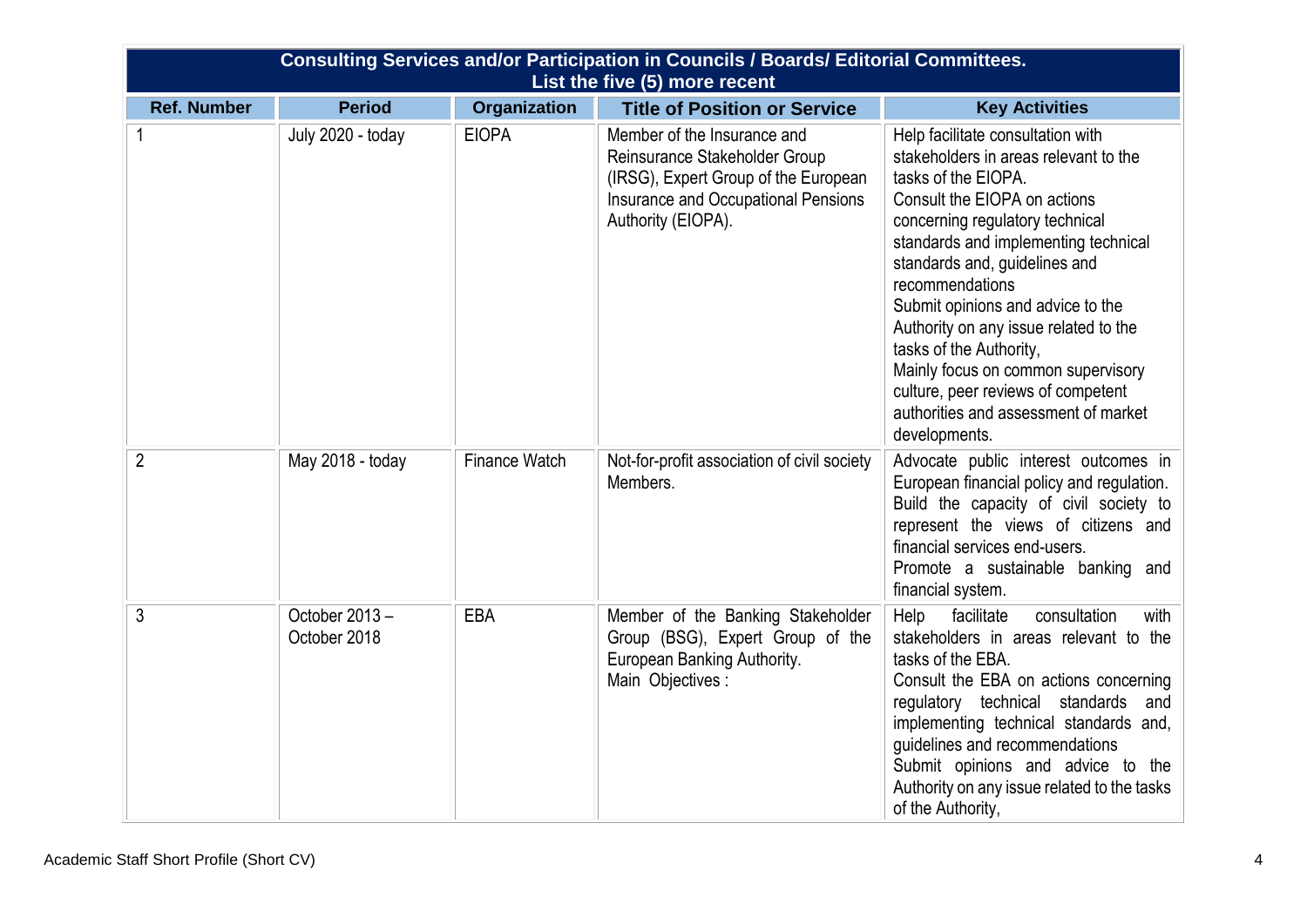|   |                                 |             |                                                                                                              | Mainly focus on common supervisory<br>culture, peer reviews of competent<br>authorities and assessment of market<br>developments.                                                                                                                                                                                                                                                                                                                                                                                 |
|---|---------------------------------|-------------|--------------------------------------------------------------------------------------------------------------|-------------------------------------------------------------------------------------------------------------------------------------------------------------------------------------------------------------------------------------------------------------------------------------------------------------------------------------------------------------------------------------------------------------------------------------------------------------------------------------------------------------------|
| 4 | July 2014 -<br><b>July 2018</b> | <b>ECSF</b> | Member of the European Crowdfunding<br>Stakeholder Forum (ECSF), Expert<br>Group of the European Commission. | Help the Commission to raise awareness,<br>provide information and design training<br>modules for project owners;<br>Provide expertise to the Commission in<br>promoting transparency, exchange of<br>best practices and certification;<br>Provide advice to the Commission to<br>explore the potential of establishing a<br>Create a "quality label" to build trust with<br>users;<br>Identify further issues that may need to be<br>addressed.                                                                  |
| 5 | January 2010 -<br>October 2016  | <b>FSUG</b> | Member of the Financial Services User<br>Group (FSUG), Expert Group of the<br>European Commission.           | Advise the Commission in the preparation<br>of legislation or policy initiatives which<br>affect the users of financial services<br>Provide insight, opinion and advice<br>concerning the practical implementation<br>of such policies<br>Proactively seek to identify key financial<br>services issues which affect users of<br>financial services<br>Liaise with and provide information to<br>financial services user representatives<br>and representative bodies at the<br>European Union and national level |